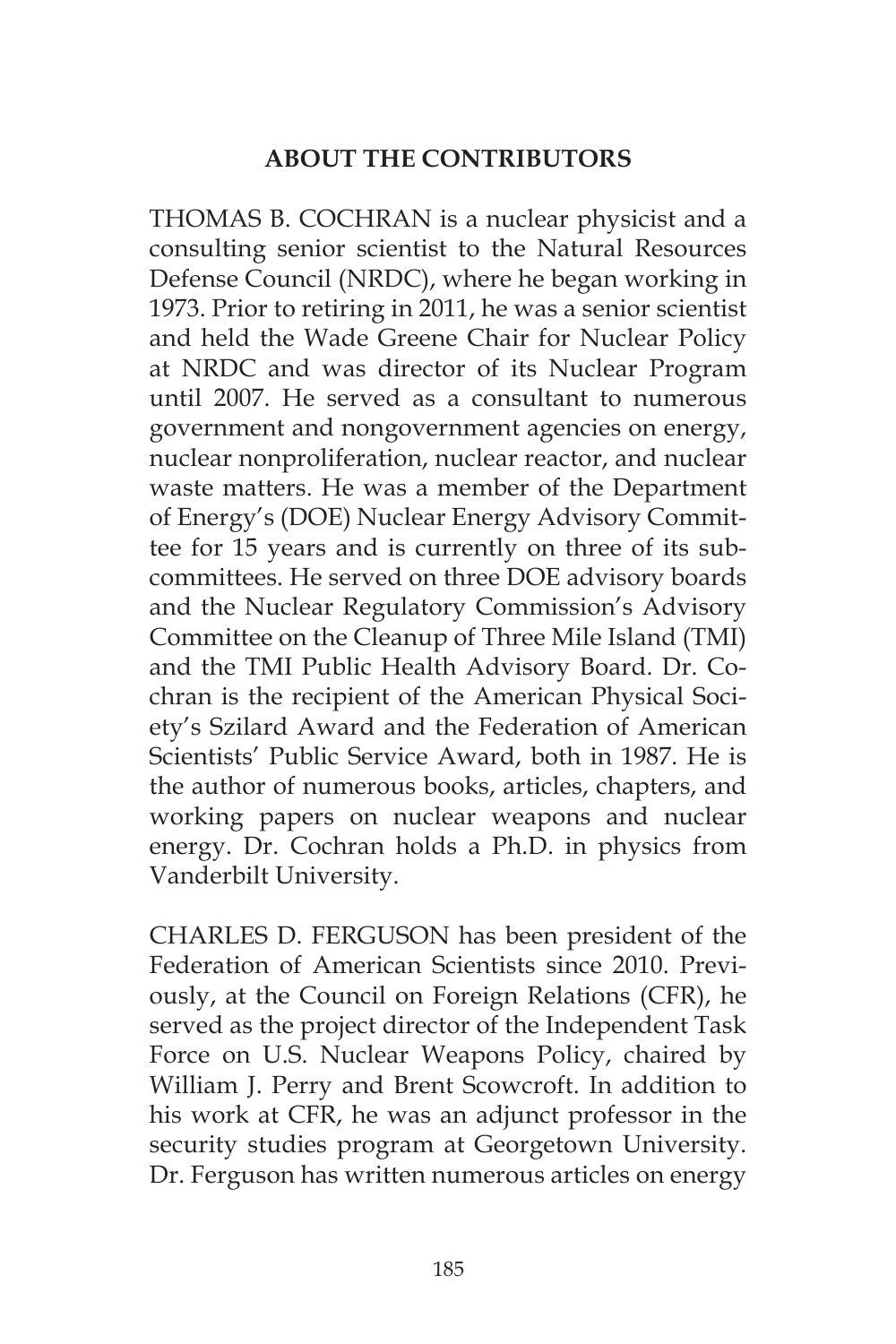policy, missile defense, nuclear arms control, nuclear energy, nuclear proliferation, and nuclear terrorism. He has done scientific research at the Los Alamos National Laboratory, the Space Telescope Science Institute, the Harvard-Smithsonian Center for Astrophysics, and the University of Maryland, and consulted with the Oak Ridge and Sandia National Laboratories and the National Nuclear Security Administration. Dr. Ferguson graduated with distinction from the United States Naval Academy and served as a nuclear engineering officer on a ballistic-missile submarine. He holds a Ph.D. in physics from Boston University.

VICTOR GILINSKY is an independent consultant primarily on matters related to nuclear energy. He was a two-term commissioner of the U.S. Nuclear Regulatory Commission from 1975-1984, and before that he was Head of the Rand Corporation Physical Sciences Department. He is a member of the American Physical Society and the Institute of Electrical and Electronics Engineers. Dr. Gilinsky holds a Bachelors of Engineering Physics degree from Cornell University and a Ph.D. in Physics from the California Institute of Technology, which gave him a Distinguished Alumni Award.

OLLI HEINONEN is Senior Fellow at the Belfer Center for Science and International Affairs at Harvard University's Kennedy School of Government. Before joining the Belfer Center in 2010, he served 27 years at the International Atomic Energy Agency (IAEA) in Vienna, Austria. For the last 5 years, Dr. Heinonen was the Deputy Director General of the IAEA and head of its Department of Safeguards. He led the agency's efforts to identify and dismantle nuclear proliferation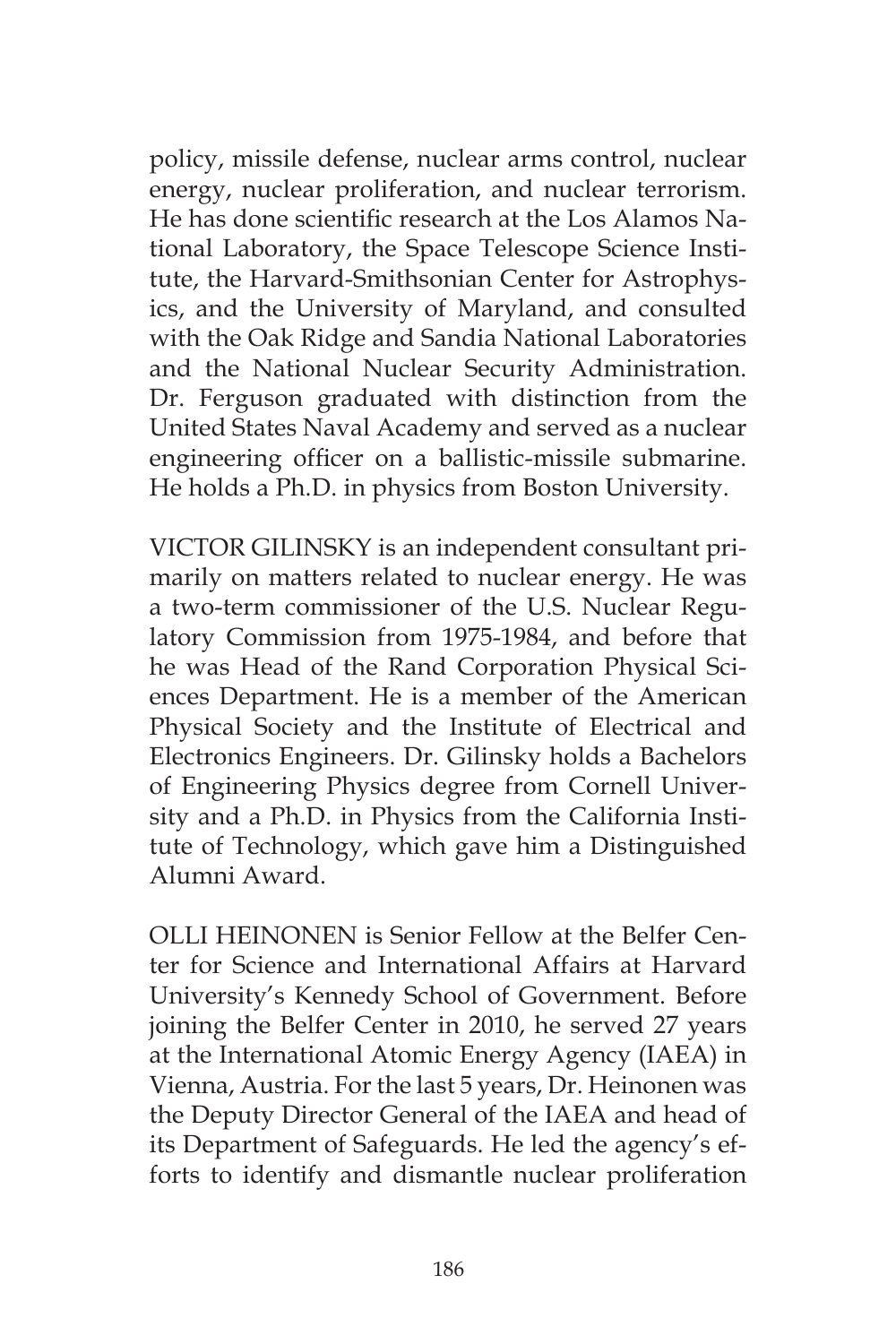networks, including the one led by Pakistani scientist A.Q. Khan, and he oversaw its efforts to monitor and contain Iran's nuclear program. Dr. Heinonen led teams of international investigators to examine nuclear programs of concern around the world, including nuclear facilities in South Africa, Iraq, North Korea, Syria, and Libya. He led the agency's efforts in recent years to implement an analytical culture to guide and complement traditional verification activities. Prior to joining IAEA, he was a Senior Research Officer at the Technical Research Centre of Finland Reactor Laboratory in charge of research and development related to nuclear waste solidification and disposal.

ALAN J. KUPERMAN is an Associate Professor of Public Affairs at the Lyndon B. Johnson (LBJ) School of Public Affairs at the University of Texas at Austin. At the LBJ School, he teaches courses in global policy studies and is Coordinator of the Nuclear Proliferation Prevention Project (*www.NPPP.org*). He also is the editor of *Nuclear Terrorism and Global Security: The Challenge of Phasing out Highly Enriched Uranium* (Routledge, 2014). During 2013-14, he was a Senior Fellow at the U.S. Institute of Peace in Washington, DC.

JODI LIEBERMAN is a veteran of the arms control, nonproliferation, nuclear terrorism, and nuclear safety trenches, having worked at the Departments of State, Energy, and the Nuclear Regulatory Commission. She has also served in an advisory capacity and as professional staff for several members of Congress in both the House of Representatives and Senate as well as the Senate Homeland Security Committee. Ms. Lieberman currently spends her time advocating for science issues and funding as the Senior Government Affairs Specialist at the American Physical Society.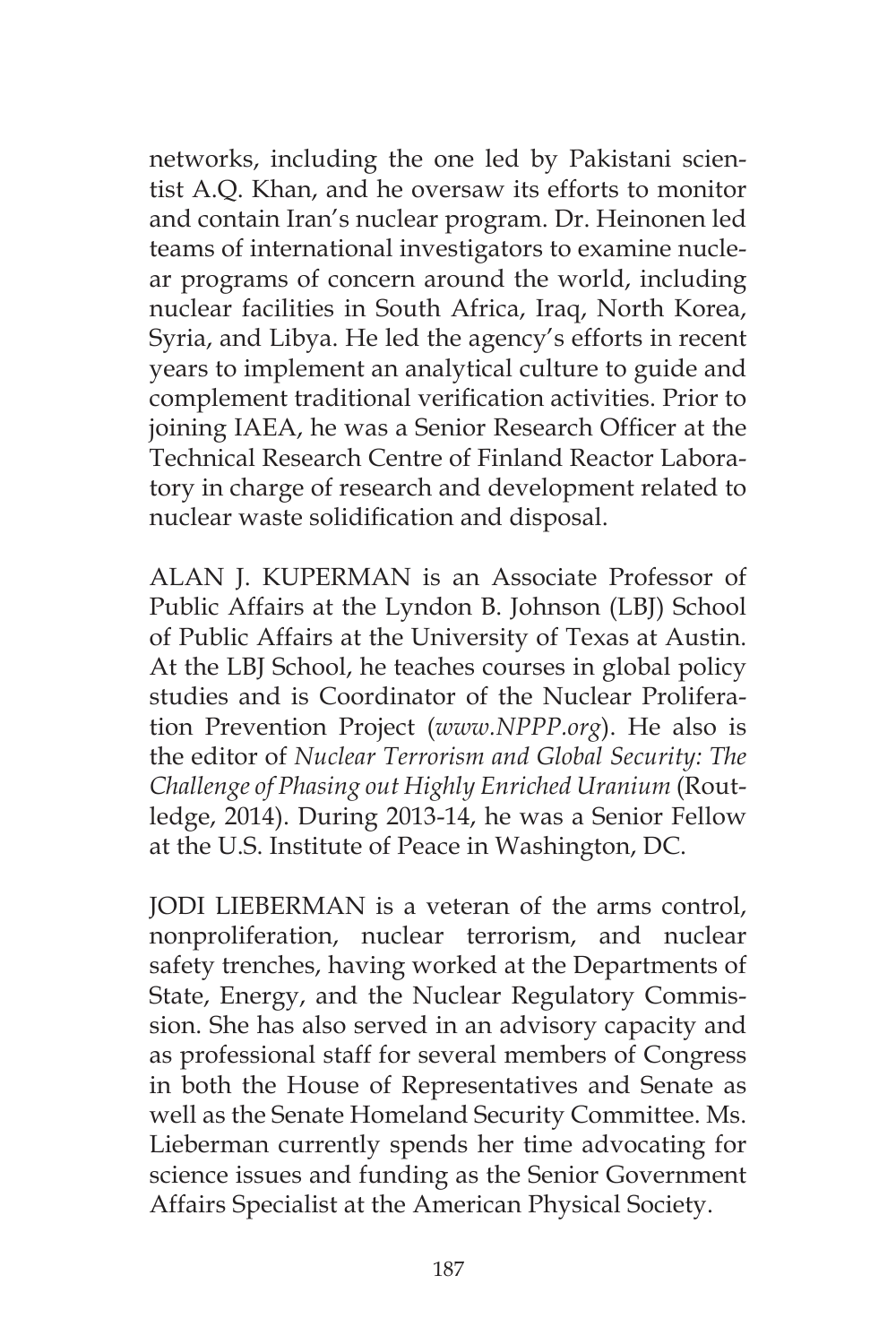EDWIN S. LYMAN is a senior staff scientist in the Global Security program at the Union of Concerned Scientists (UCS) in Washington, DC. Before coming to UCS in May 2003, he was president of the Nuclear Control Institute, a Washington-based organization committed to nuclear nonproliferation. He is an active member of the Institute of Nuclear Materials Management. Dr. Lyman's research focuses on the prevention of nuclear proliferation and nuclear terrorism. He has published articles and letters in journals and magazines, including *Science, The Bulletin of the Atomic Scientists, Science and Global Security,* and *Arms Control Today.* Dr. Lyman has testified before Congress and the Nuclear Regulatory Commission, and has served as an expert witness for interveners in several NRC licensing proceedings. Dr. Lyman was a postdoctoral research associate at Princeton University's Center for Energy and Environmental Studies (now the Science and Global Security Program), and holds a doctorate in physics from Cornell University.

MATTHEW G. MCKINZIE joined the Natural Resources Defense Council's (NRDC) Nuclear Program in 1997 and has focused his advocacy in the areas of nuclear power and the consequences of nuclear accidents, nonproliferation, and arms control. His first major project for NRDC was to perform computer simulations of the U.S. nuclear war plan—research that introduced him to Geographic Information Systems (GIS). Since 2005, Dr. McKinzie has also been on the staff of NRDC's Lands and Wildlife Program, where he has applied GIS to NRDC's work on the impacts of oil and gas extraction on wilderness and wildlife in the Rocky Mountain region and utility-scale renew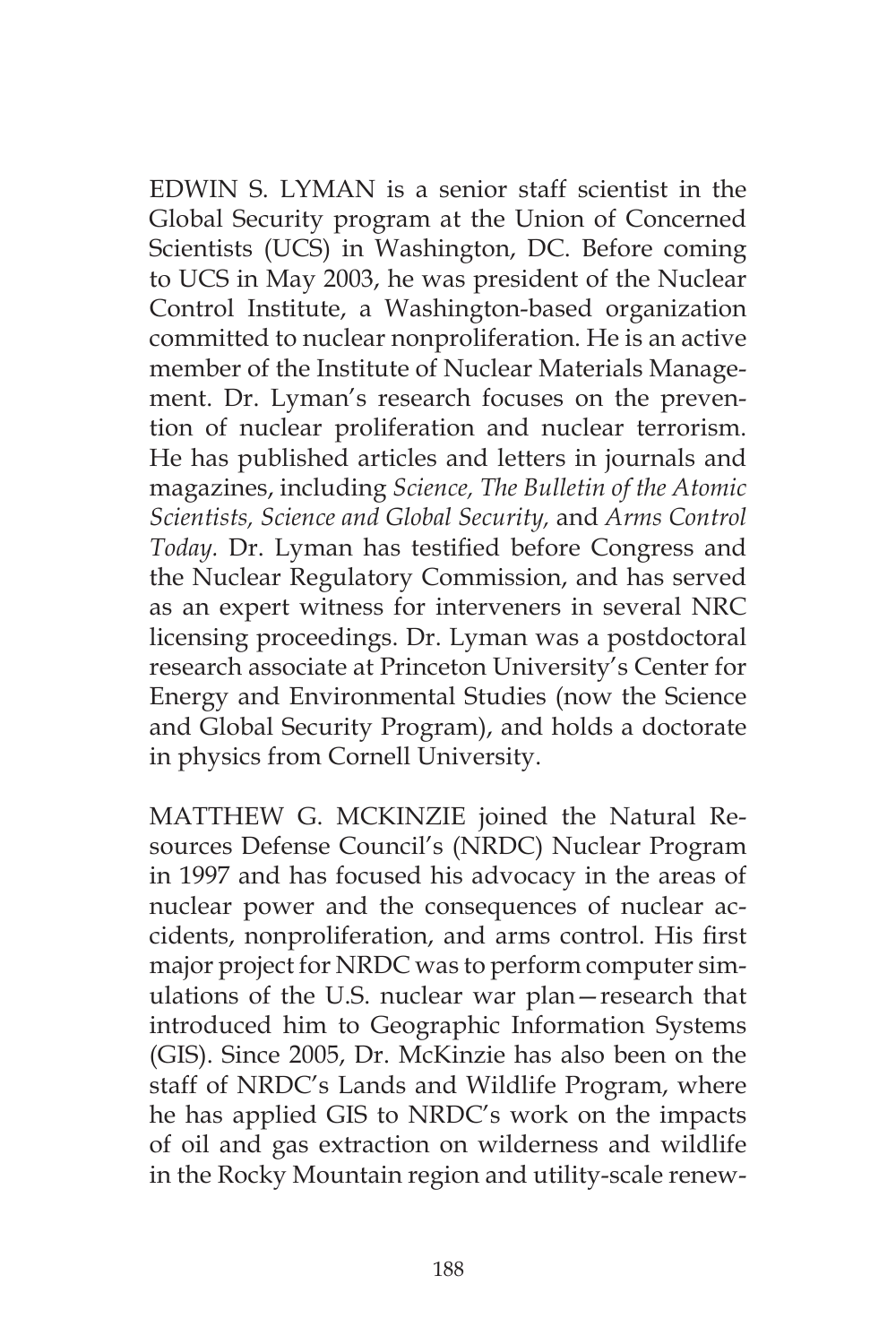able energy siting in the American West. Dr. McKinzie was a postdoctoral associate at the Mario Einaudi Center for International Studies at Cornell University, where he was first introduced to public policy work, and holds a Ph.D. in experimental nuclear physics from the University of Pennsylvania.

RYAN A. SNYDER joined Princeton University's Program on Science and Global Security in August 2014 as a post-doctoral researcher. He is working on technical and policy questions related to the proliferation risk from the use of laser isotope separation for uranium enrichment and on improving international safeguards on the nuclear fuel cycle, and the future of nuclear power. He was previously a Fellow for Energy Studies at the Federation of American Scientists and an adjunct lecturer in physics at American University, both in Washington D.C. In graduate school he worked at the Thomas Jefferson National Accelerator Facility as part of a collaboration that used parity-violating electron scattering to measure the strange-quark contribution to the structure of the nucleon. He received a Ph.D. in nuclear physics from the University of Virginia and a B.A. in physics from Kenyon College.

DAVID SOKOLOW is a Senior Consultant at Booz Allen Hamilton. Previously, he served as a Rosenthal Fellow in the Office of the Secretary of Defense, and as a Research Assistant at the Center for Strategic and International Studies. He holds an M.A. in global policy studies from the Lyndon B. Johnson School of Public Affairs, University of Texas at Austin, and an A.B. in history from Bowdoin College.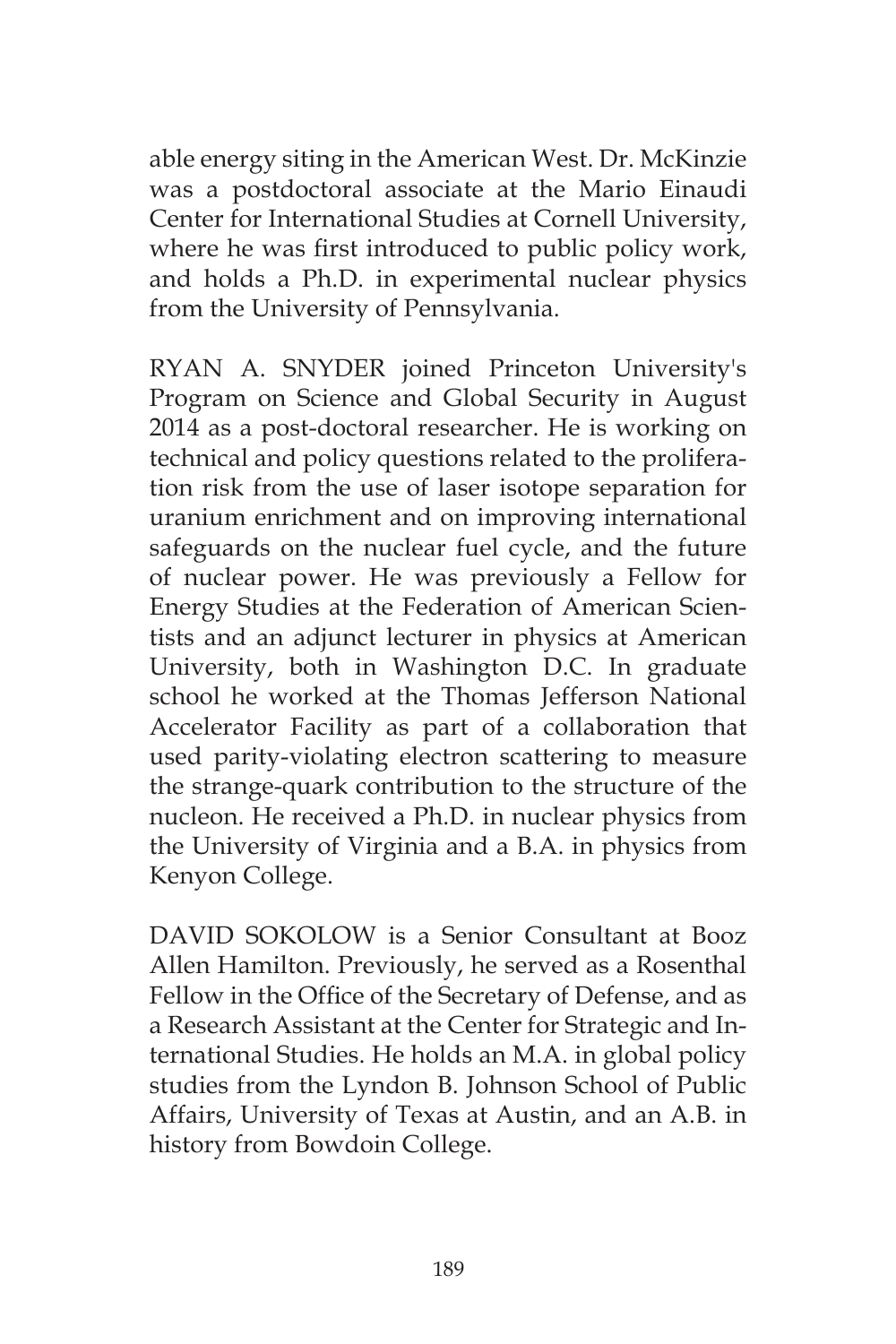HENRY D. SOKOLSKI is the Executive Director of the Nonproliferation Policy Education Center (NPEC). He previously served as Deputy for Nonproliferation Policy in the Department of Defense, and has worked in the Office of the Secretary of Defense's Office of Net Assessment, as a consultant to the National Intelligence Council, and as a member of the Central Intelligence Agency's Senior Advisory Group. In the U.S. Senate, Mr. Sokolski served as a special assistant on nuclear energy matters to Senator Gordon Humphrey (R-NH) and as a legislative military aide to Dan Quayle (R-IN). He was appointed by Congress to serve on both the Commission on the Prevention of Weapons of Mass Destruction Proliferation and Terrorism in 2008 and the Deutch WMD (weapons of mass destruction) Proliferation Commission in 1999. Mr. Sokolski has authored and edited a number of works on proliferation, including *Best of Intentions: America's Campaign Against Strategic Weapons Proliferation* (Praeger, 2001) and *Moving Beyond Pretense: Nuclear Power and Nonproliferation* (Strategic Studies Institute, 2014).

LEONARD WEISS is an affiliated scholar at Stanford University's Center for International Security and Cooperation (CISAC). He is also a national advisory board member of the Center for Arms Control and Non-Proliferation in Washington, DC. He began his professional career as a Ph.D. researcher in mathematical system theory at the Research Institute for Advanced Studies in Baltimore. This was followed by tenured professorships in applied mathematics and electrical engineering at Brown University and the University of Maryland. During this period he published widely in the applied mathematics literature.